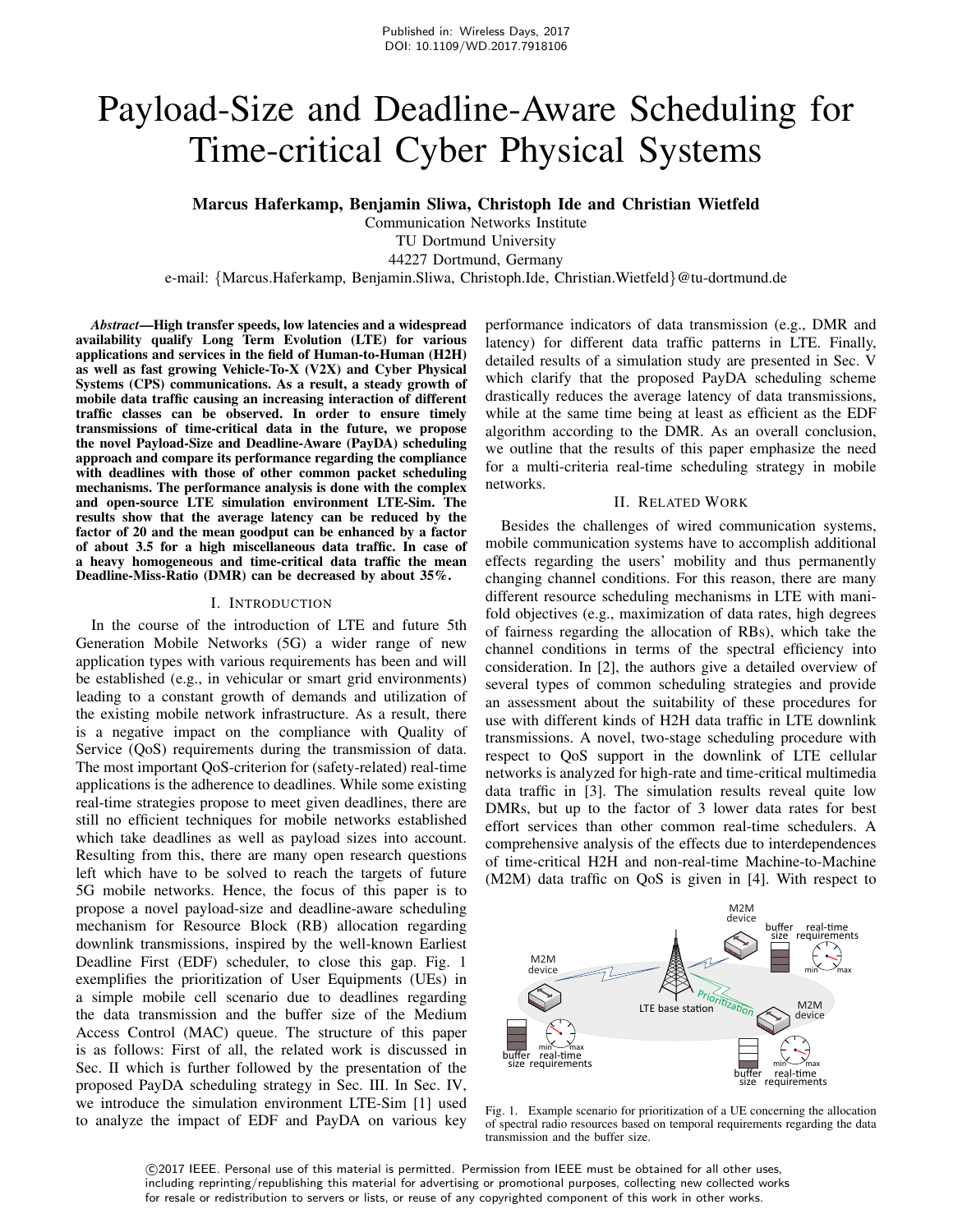**TABLE I** COMPARISON OF DIFFERENT SCHEDULING ALGORITHMS: OBJECTIVES AND SCHEDULING CRITERIA

|                         | <b>Optimization</b> goals |                 |                               | Scheduling criteria |             |                           |
|-------------------------|---------------------------|-----------------|-------------------------------|---------------------|-------------|---------------------------|
| Scheduling algorithm    | Max. Fairness             | Max. Throughput | <b>Adherence to deadlines</b> | <b>Deadlines</b>    | Packet size | <b>Channel conditions</b> |
| Round Robin             | yes                       | no              | no                            | no                  | no          | no                        |
| Maximum Throughput      | no                        | yes             | no                            | no                  | no          | ves                       |
| Proportional Fair       | partial                   | partial         | no                            | no                  | no          | partial                   |
| Earliest Deadline First | no                        | no              | ves                           | ves                 | no          | no                        |
| Proposed PayDA          | partial                   | partial         | ves                           | yes                 | ves         | no                        |

M2M communication, in [5] a scheduler is proposed that aims to be a trade-off between throughput maximization and satisfying deadlines. There is also a suggestion for M2M uplink transmissions respecting deadlines and the buffer size of M2M users in [6]. In order to satisfy also deadlines of time-critical and heterogeneous CPS data traffic, this paper proposes a traffic-sensitive real-time scheduling algorithm and a performance comparison of the novel algorithm and EDF. In contrast to EDF that considers deadlines exclusively, the solution approach additionally takes the data amount of each user for transmission into account. The combination of these two aspects is introduced as PayDA scheduling scheme for mobile networks with the objective to enhance their efficiency in terms of the compliance with deadlines for a preferably high number of users.

# III. PAYLOAD-SIZE AND DEADLINE-AWARE SCHEDULING FOR TIME-CRITICAL CYBER PHYSICAL SYSTEMS

As mentioned in the previous section, the proposed PayDA scheme is an enhancement of the common EDF algorithm and extended by the consideration of the remaining data amount of each data flow. The idea of EDF is formulated as

$$
\omega_i = \frac{1}{(\tau_i - D_{HOL,i})} \tag{1}
$$

where  $\omega_i$  is the weight of a metric used for user prioritization,  $\tau_i$  is the deadline and  $D_{HOL,i}$  is the head-of-line delay for the *i*-th user. The head-of-line delay  $D_{HOL}$  marks the duration of stay of the first packet in a packet queue on the part of the transmitter since its generation. The less time up to a deadline is left the higher is the priority of a packet for transmission. Because EDF was originally designed for scheduling in operating systems, it is less suitable for use in highly dynamic wireless communication systems. Therefore, we extend the EDF's approach to the consideration of the remaining data amount each user wants to receive. Hence, Eq. 1 has to be adapted to

$$
\omega_i = \frac{1}{((\tau_i - D_{HOL,i}) \cdot \delta_{left,i})}
$$
 (2)

where  $\delta_{left,i}$  is the remaining data amount of the *i*-th user. Obviously, remaining data amount and remaining time are of equivalent significance for the metric calculation. Thus, a data stream with a close deadline and a small data amount tends to be preferred in contrast to data streams with either large data amounts or much time up to their deadlines. The block diagram in Fig. 2 demonstrates the fundamental process steps of PayDA. The main focus of PayDA is on the metric calculation for each RB and data traffic flow within a Transmit Time Interval (TTI) by using the formula of Eq. 2. After the metric calculation is finished, the RBs are allocated iteratively to the corresponding UEs according to their metrics.

In this way, an efficient allocation of RBs concerning the compliance with deadlines to time-sensitive data transmissions can be guaranteed. In order to delimit the functionality of various popular scheduling techniques, Tab. I summarizes the objectives and scheduling criteria of EDF and PayDA as well as of the common best effort scheduling strategies Maximum Throughput (MT), Proportional Fair (PF) and Round Robin  $(RR)$ .

# IV. SIMULATION-BASED SYSTEM MODEL

In this section, the simulation-based system model that is used for the performance evaluation of PayDA is presented. It consists of the description of the actual LTE simulation environment with a scenario description and further data traffic classes in LTE.

TARLE II TRANSPORT CLASSES ALONG WITH APPLICATION TYPES EXAMINED IN LTE-SIM

| Data traffic class | <b>Application type</b>                |
|--------------------|----------------------------------------|
| H2H                | web, video, voice                      |
| real-time V2X      | safety-relevant (e.g., traffic report) |
|                    | convenience (e.g., multimedia)         |

# A. Data traffic classes in LTE

Further types of mobile applications including various requirements for data transmission have been added to LTE-Sim to reproduce a realistic and heterogeneous mobile data traffic in the simulation scenario. Tab. II provides an overview of the considered data traffic classes and the explicitly analyzed time-critical and time-tolerant applications. While several multimedia and safety-relevant services are among the former application type, applications in the field of CPS (e.g., smart meters) and convenience (e.g., web browsing) mostly belong to the latter group. Every mobile user runs only one application whose start time is randomly chosen from a set of equally distributed values over the entire simulation time.

# **B.** LTE Simulation with Scenario Description

In the simulation scenario, we use an urban environment to evaluate the performance of PayDA. The scenario consists of one macro cell with a radius of one kilometre and an

| TABLE III                                                      |  |  |  |  |  |
|----------------------------------------------------------------|--|--|--|--|--|
| PARAMETERS FOR THE SIMULATION OF A REALISTIC URBAN SCENARIO IN |  |  |  |  |  |
| <b>LTE-SIM</b>                                                 |  |  |  |  |  |

| <b>Simulation parameter</b>    | Value                            |
|--------------------------------|----------------------------------|
| Cell radius                    | 1 km (Urban)                     |
| System bandwidth               | 20 MHz (100 Resource Blocks)     |
| <b>Operating Frequency</b>     | $2.6$ GHz                        |
| Channel model                  | Typical urban 3GPP               |
| Max. RF power (Evolved Node B) | $40$ dBm                         |
| Max. RF power (User Equipment) | $23$ dBm                         |
| Number of User Equipments      | 50-130 (incrementally increased) |
| Total simulation period        | 100 seconds                      |
| Start times of applications    | Equally distributed              |
| Mobility                       | Manhattan mobility               |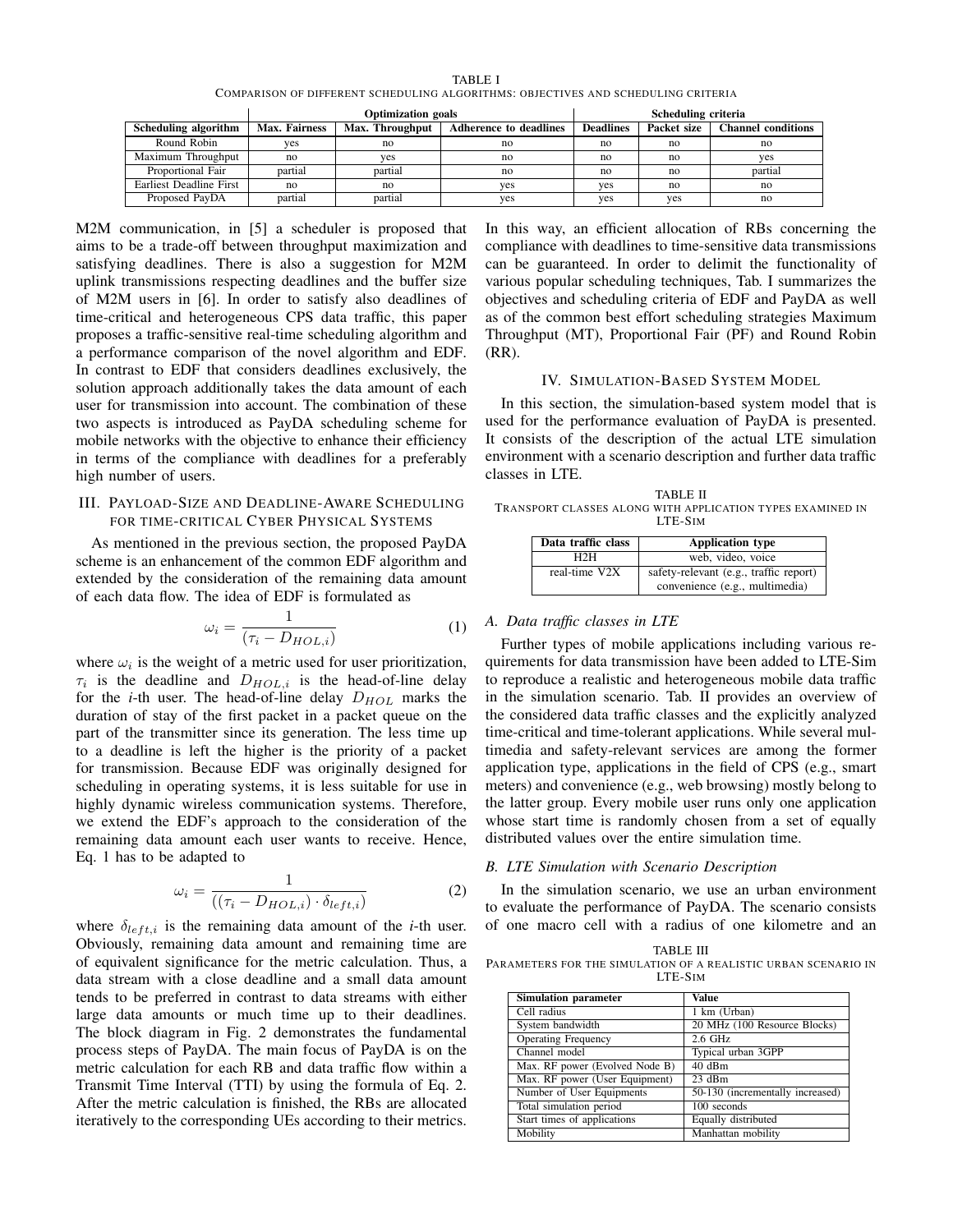

Fig. 2. Block diagram of the iterative process steps of the proposed PayDA packet scheduler: in each iteration the current resource block k is allocated to the user equipment corresponding to the data traffic flow  $i$  with the currently highest metric

increasing number of users using the Manhattan mobility algorithm for movement. Tab. III gives an overview of the most important simulation parameters. In addition, Tab. IV lists the parameters of all involved applications used to generate heterogeneous data traffic. In particular, this data traffic has various time-critical and volume-oriented requirements for its transmission. Finally, the performance of EDF and PayDA should also be examined for a worst case scenario, where the data traffic with almost identical timing requirements but significant miscellaneous payload sizes is generated by two safety-relevant vehicular applications.

# V. RESULTS OF PERFORMANCE EVALUATION

We primarily compare the performances of EDF and PayDA: EDF just accounts for the remaining time to a deadline, whereas PayDA also respects the remaining payload size for data transmission. In this regard, two types of data traffic are examined. At first, in Sec. V-A a heterogeneous data traffic is analyzed (Tab. IV), hereinafter the performance of both mechanisms is evaluated for a homogeneous data traffic (cf. Sec. V-B).

# A. Urban scenario with heterogeneous data traffic

Fig. 3 illustrates the performance results of EDF, PayDA and the non-real-time algorithms MT, PF, RR in relation to the DMR and the latency for a heterogeneous data traffic (c.f. Tab. IV). It should be noted that a comparatively high number of 80 mobile users who generate the interfering File Transfer Protocol (FTP) data traffic are taken into account. The left side of Fig. 3 reveals an optimal performance of EDF and PayDA regarding the DMR. In this case, considerably less

**TABLE IV** APPLICATION PARAMETRIZATION USED FOR SIMULATING AN URBAN SCENARIO WITH HETEROGENOUS DATA TRAFFIC IN LTE-SIM [7]

| <b>Application</b> | Max. delay | Payload           | <b>Interval</b> | Data rate |
|--------------------|------------|-------------------|-----------------|-----------|
|                    | [s]        | [Byte]            | [s]             | [kbit/s]  |
| VoIP               | 0.1        | 32                | 0.02            | 12.8      |
| Video $(H.264)$    |            | var.              | 0.4             | 242       |
| Video call         | 0.2        | var.              |                 | 500       |
| (High Quality)     |            |                   |                 |           |
| Video call         | 0.2        | var.              |                 | 1500      |
| (High Definition)  |            |                   |                 |           |
| Music (MP3)        | 0.05       | 52                | 0.003           |           |
| Website            | 10         | $5 \cdot 10^3$    |                 |           |
| File Transfer      | 60         | $5.25 \cdot 10^6$ | 30              |           |
| Protocol           |            |                   |                 |           |

than 1% of all scheduled data packets cannot be transmitted within the given deadlines. Compared to these values, the maximum DMRs of MT, PF and RR are remarkably high (about 30% up to  $60\%$ ). The reason for this low performance is a variety of objectives, partially disregarding deadlines completely. On the right hand side of Fig. 3 the latencies of all packet transmissions are illustrated. In contrast to the analogue DMRs, a significant difference of up to 14 seconds regarding the median latencies can be determined for the benefit of PayDA compared to EDF. Even the use of MT leads to an about 9 seconds lower median, whereas the application of RR and PF results in a slightly higher median latency. These distinct latencies of EDF and PayDA result from the heterogeneous patterns of the data traffic. While the most H2H applications generate high-rate and time-critical data traffic with small payload sizes (e.g., Voice over IP (VoIP)), the V2X data traffic is characterized by large and time-tolerant FTP packets. This mixture of patterns could not be handled efficiently by EDF due to its exclusive consideration of deadlines. As long as time-critical data packets are scheduled, all RBs are exclusively used for their transmission. Another advantage of PayDA contrary to EDF is a higher average goodput. Fig. 4 contrasts the differences of these goodputs using EDF, PayDA, MT, PF, RR. Apparently, an increasing number of interfering users has diverging impacts on the average goodputs. In the case of no interfering users (100%) time-critical H2H data traffic), the goodputs initially increase when using EDF, PayDA and PF, while they drop continuously beginning at a higher level if MT and RR are used. This stems from the fact that the former procedures primarily allocate RBs



Fig. 3. Heterogeneous data traffic scenario: Comparison of average DMRs and mean latencies for various scheduling strategies. Proposed PayDA achieves lowest average DMR and latency.